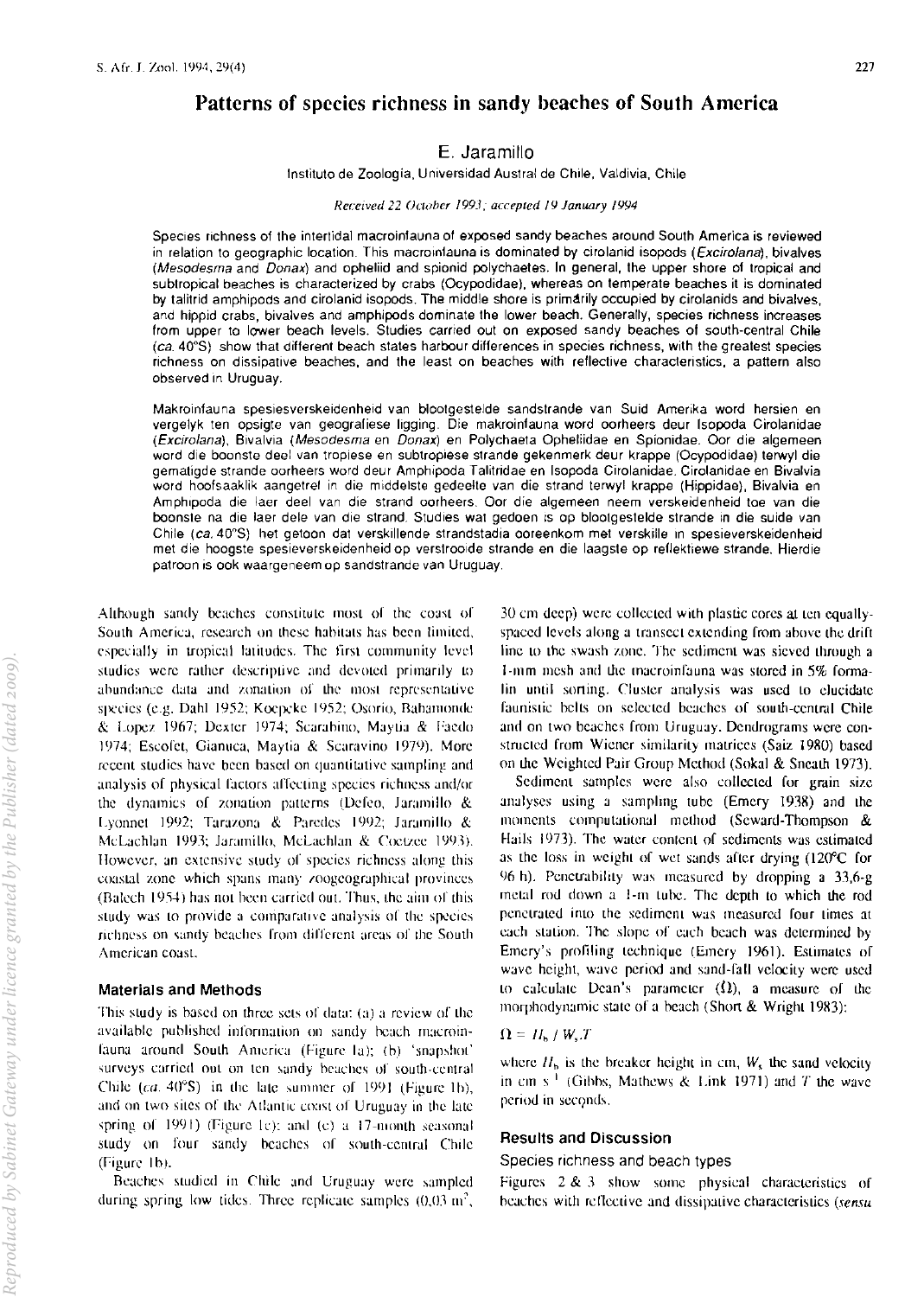

Figure 1 Map of the South American coast showing: (a) approximate locations of areas from which published information on sandybeach intertidal communities was reviewed, (b) location of ten sandy beaches studied in south-central Chile, and (c) location of two sandy beaches studied on the Atlantic coast of Uruguay. Data collected at the beaches of Los Molinos 1, Los Molinos 2 and two sites in Mehuín (Mehuín 1 and Mehuín 2) were used in the seasonal study (17 months) in south-central Chile.

Short & Wright 1983) sampled in south-central Chile and the Atlantic coast of Uruguay. Beaches with reflective characteristics had mean grain sizes above  $400 \mu m$  with particle sizes increasing from the lower shore. On the other hand, dissipative beaches had mean grain sizes lower than 300 µm, and the particle size was quite homogeneous throughout the intertidal zone (Figure 2). Due to the coarser grains in beaches with reflective features, the water content of the interstitial spaces drops more drastically across the intertidal zone than in the dissipative sites. Furthermore, the sediment packing (expressed here as penetrability of the sediments) is different (Figure 3).

Jaramillo & Gonzalez (1991), Defeo et al. (1992), Jaramillo & McLachlan (1993), Jaramillo et al. (1993) and McLachlan, Jaramillo, Donn & Wessels (1993) have shown that different beach types harbour differences in species nchness. Figure 4 shows the relationships between number of macroinfaunal species and physical characteristics of ten beaches sampled in south-central Chile and two on the Atlantic coast of Uruguay. There is a general trend of decreasing species richness with increasing particle size and beach face slope (steeper beaches), and of an increase from reflective to dissipative conditions (from lower to higher Dean's parameter values). The best fit ( $R^2 = 0.83$ ) was with Dean's parameter, a measure of beach type. These results are similar to those for sandy beaches in the USA, Australia and South Africa (McLachlan 1990). Studies carried out on sandy beaches of Colombia (Dexter 1974) and on other areas of the world have also reported low species richness in sandy beaches with reflective characteristics such as coarse sands (e.g. Gauld & Buchanan 1956; Dexter 1983; 1988; McLachlan 1985). However, although changes in beach type appear to result in predictable changes in macroinfaunal

species richness, temporal studies carried out on four beaches of south-central Chile suggest that this pattern may



Figure 2 Intertidal variability in mean grain size of sediments across the intertidal zone of beaches with reflective and dissipative characteristics in south-central Chile and the Atlantic coast of Uruguay. Each line represents the values for a single beach,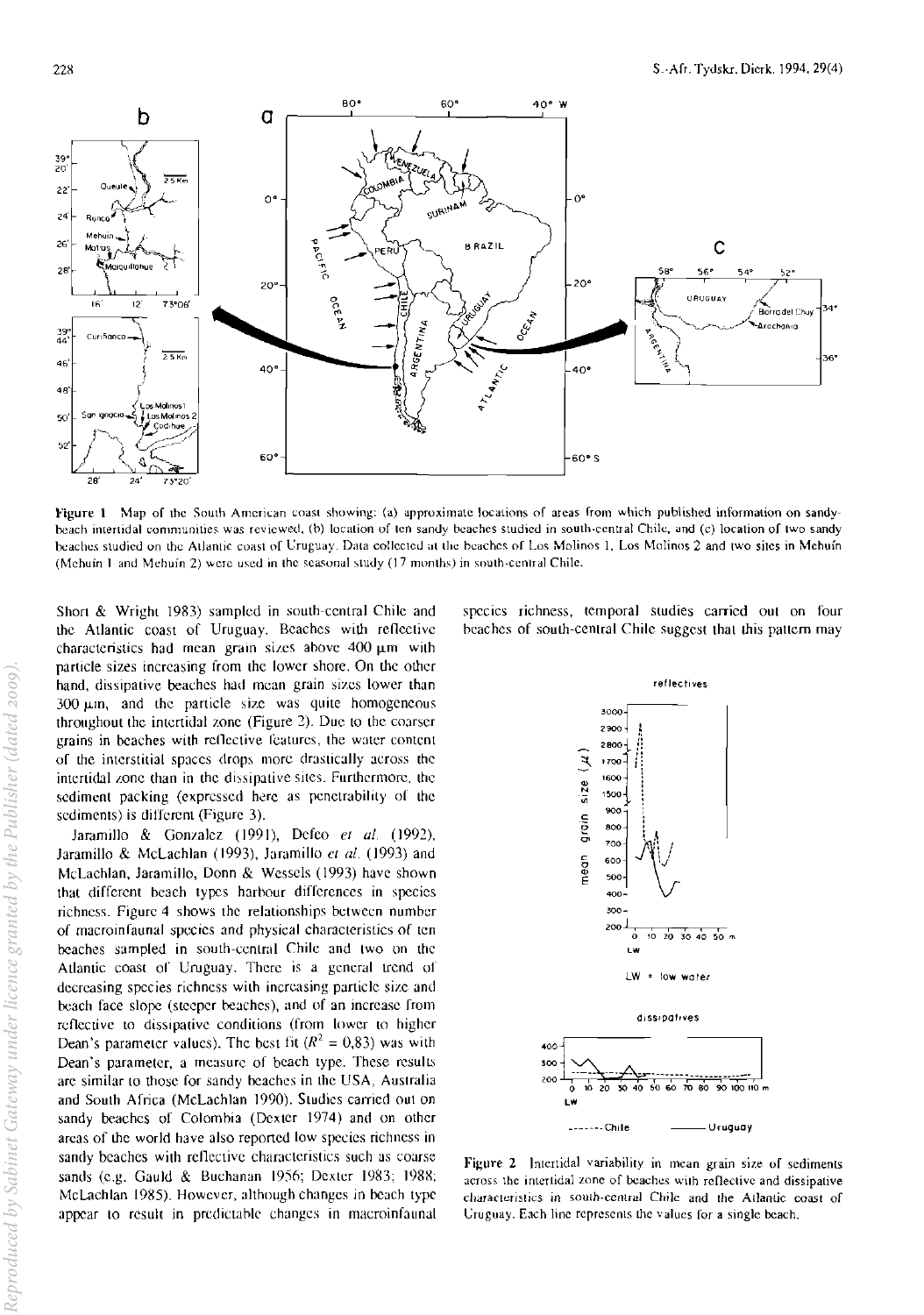

Figure 3 Intertidal variability in water content and penetrability of sediments across the intertidal zone of beaches with reflective and dissipative characteristics in south-central Chile and the Atlantic coast of Uruguay. Each line represents the values for a single beach.



Figure 4 Number of species versus mean grain size (Mz), beach face slope and Dean's parameter  $(\Omega)$ . Beaches sampled in southcentral Chile ( $n = 10$ ) and on the Atlantic coast of Uruguay ( $n = 2$ ) are combined in this analysis.



Figure 5 Temporal variability in number of species and Dean's parameter  $(1)$  in four sandy beaches of south-central Chile, LM1 = Los Molinos 1, LM2 = Los Molinos 2, ME1 = Mehuín 1 and  $ME2 = M$ chuín 2. More dissipative conditions from LM1 to ME2.

be highly variable (Figure 5). This is probably a consequence of the fact that the higher species richness found under dissipative conditions is due to the presence of low shore species which are most affected by the changing physical conditions along exposed gradients.

Within-coast and between-coast comparative analyses also show that, in general, sites with dissipative conditions have more faunal belts across the shore. The within-coastal variability can be illustrated by the comparison of three beaches in south-central Chile. On a coastline stretching no more than 60 km, three faunal patterns are found (Figure 6): the first pattern in a reflective coarse sand beach with only talitrid amphipods occupying the zone above the drift line; a second in a reflective sand beach with fine sands and primarily represented by two faunal zones - an upper zone with talitrids and a middle-lower zone characterized by cirolanid isopods; and a third pattern found in fine-sand dissipative beaches with a higher number of faunal belts — talitrids and cirolanids on the upper shore, cirolanids on the middle, and anomurans, amphipods, idoteid isopods and juvenile bivalves on the lower shore. Figures  $7 & 8 & 8$  illustrate the betweencoastal comparisons. In both areas, south-central Chile and the Atlantic coast of Uruguay, one or two faunal zone belts were differentiated in reflective conditions, whereas three were distinguished under more dissipative conditions. However, it is important to notice that even when two faunal zone belts were recorded on the reflective beach of Chile and Uruguay, they were not the same, i.e. on the beach of Uruguay the mid-shore levels were characterized by the absence of macroinfauna or had very low numbers.

The absence of macroinfauna on the middle and lower shore of a reflective beach in south-central Chile, and the paucity of organisms on similar levels of some reflective beaches of the Atlantic coast of Uruguay (Figure 8; Defeo et al. 1992), support the suggestion of McLachlan et al. (1992) that on fully reflective beaches the harsh swash climate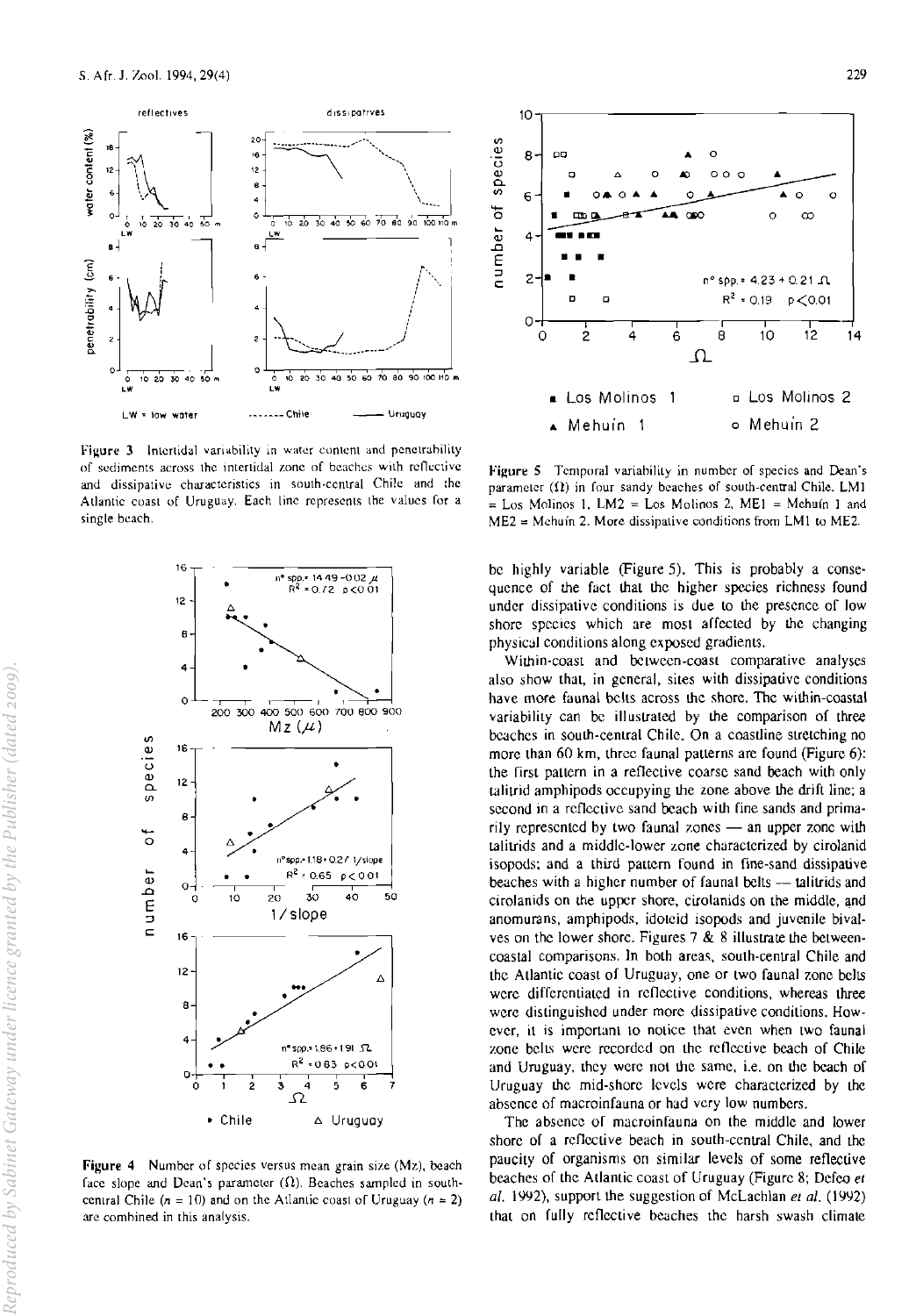

Figure 6. Diagrammatic representation of the zonation patterns of the intertidal macroinfauna on sandy beaches of south-central Chile (after Jaramillo et al. 1993); (a) a reflective coarse-sand beach, (b) a reflective fine-sand beach and (c) a dissipative beach. Just the most typical species are represented.  $1 =$  Orchestoidea tuberculata (Amphipoda);  $2 = Excirolana hirsuticauda$ ;  $3 = Excirolana braziliensis$ ;  $4 =$ Excirolana monodi (Isopoda); 5 = Phalerisidia maculata (Coleoptera); 6 = Emerita analoga (Anomura); 7 = Bathyporeiapus magellani $cus$ ; 8 = Huarpe sp.; 9 = Phoxocephalopsis mehuinensis (Amphipoda); 10 = Nephtys impressa (Polychaeta); 11 = Macrochiridothea setifer;  $12 =$  Chaetilia paucidens (Isopoda);  $13 =$  Lepidopa chilensis (Anomura);  $14 =$  Bellia picta (Brachyura) and  $15 =$  Mesodesma donacium (Bivalvia).

excludes the establishment of intertidal macroinfaunal species, McLachlan (1985), Gauld & Buchanan (1956) and Dye, McLachlan & Wooldridge (1981) also reported the absence or paucity of macroinfauna in the middle and lower intertidal zone of beaches with reflective conditions in Australia, Ghana and Natal, South Africa.

## Species composition in different areas

Dexter (1974) studied five beaches along the Atlantic and Pacific coasts of Colombia (about  $3-12^{\circ}N$ ). The cirolanid isopod Excirolana braziliensis inhabited the upper and middle shore; the ocypodid crab Ocypode quadrata also occurred at one of the sites studied (presumably on the upper shore) and the spionid polychaete Scolelepis agilis was present in the intertidal zone, being most abundant toward the lower beach. The lower shore of these beaches was primarily occupied by the polychaetes Hemipodus armatus (Glyceriidae) and Nephtys singularis (Nephtyidae), phoxocephalid amphipods, two species of the anomuran crab Emerita, and several species of Donax (Bivalvia).

Perez et al. (1980) studied the zonation of the macroinfauna inhabiting sandy beaches in Venezuela, around 10-11°N. They found that the upper shore was occupied by Ocypode quadrata, cirolanid isopods (probably Excirolana) and amphipods (probably talitrids). Cirolanids, polychaetes, *Emerita brasiliensis* and *Donax* dominated the middle shore, whereas the lower beach was occupied by bivalves (Donax and Tivela), the echinoid Mellita quinquiesperforata and the starfish Astropecten marginatus. Dahl (1952) also examined a sandy beach in Venezuela (about 10°N); he found ocypodid crabs on the upper shore and cirolanid isopods on the middle shore. He also mentioned that anomuran crabs (Hippidae) probably occur in the swash zone of the beach he studied. Rodriguez (1959) analysed the sandy shore communities of Isla Margarita (about 11°N) located in the Caribbean off the coast of Venezuela. His results were similar to those described by Perez et al. (1980) but with talitrid amphipods on the upper shore.

Swennen & Duiven (1982) studied two coarse sandy beaches in Surinam (about  $6^{\circ}$ N) and found that Ocypode quadrata inhabited the high-tide mark of these beaches.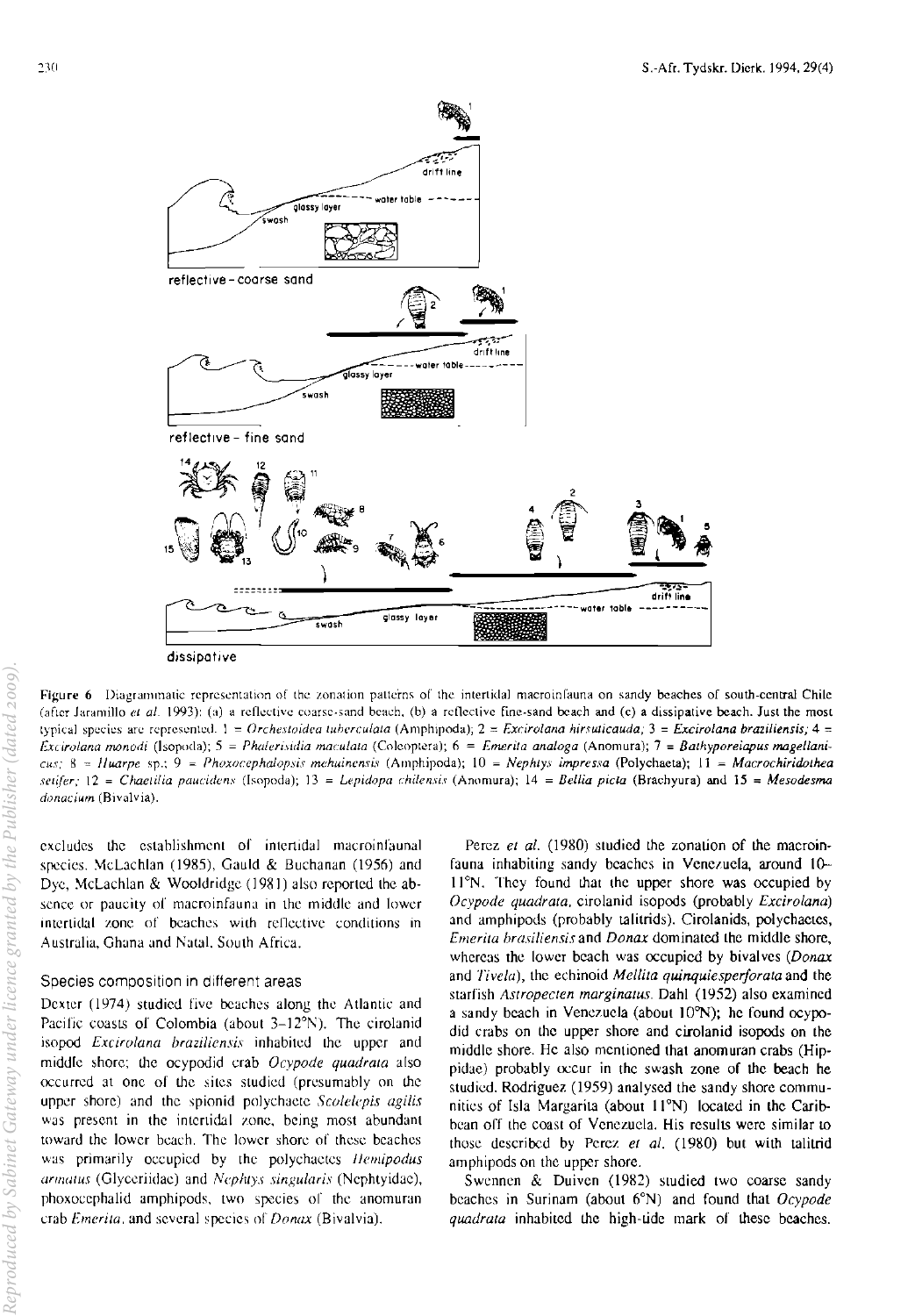

Figure 7. Intertidal distribution of the macroinfauna, and clustering of stations in beaches sampled in south-central Chile. The beach at Maiquillahue was omitted from the classification analysis.

Apart from one juvenile of the brachyuran *Hepatus pudi*bundus, no macroinfauna was found across the intertidal zone.

Gianuca (1983) and Escofet et al. (1979) studied the zonation of the macroinfauna on dissipative beaches of southern Brazil (about 32°S). They found that the upper shore levels were characterized by the presence of  $Ocypode$ quadrata, the talitrid Orchestoidea brasiliensis and the tenebrionid *Phaleria brasiliensis*. The bivalve Mesodesma mactroides, the amphipod Cheus micros, the isopod Excirolana armata, and the polychaetes Spio gaucha (Spionidae) and *Euzonus furciferus* (Opheliidae) were typical species of the middle shore, while Mesodesma mactroides and Donax gemmula, the polychaete Hemipodus olivieri, the gastropods Olivancillaria vesico auricularia and Buccinanops duartei, Emerita brasiliensis, the idoteid isopod Macrochiridothea giambiagiae, and the brachyuran crab Callinectes sapidus were primarily found on the lower shore (swash zone).

The Atlantic sandy beaches of Uruguay (about 34-35°S) have been studied by Scarabino et al. (1974), Escolet et al. (1979) and Defeo et al. (1992). Defeo et al. (1992) found that Orchestoidea brasiliensis and the cirolanid isopod Excirolana braziliensis were typical species of the upper

shore. Ocypode quadrata has been found in some areas close to southern Brazil (Scarabino et al. 1974). Orchestoidea brasiliensis and Excirolana braziliensis also occurred on the highest levels of the middle shore in which Excirolana armata and the polychaete Euzonus furciferus were common organisms. Emerita brasiliensis, Mesodesma mactroides and Donax hanleyanus characterized mainly the lower shore; gastropods such as Olivancillaria vesico auricularia and Buccinanops duartei are also found on some dissipative beaches. Sandy beaches suided in northern Argentina (ca. 37°S) (Escofet et al. 1979) show a similar pattern of species zonation to that mentioned for Uruguay, but Ocypode quadrata has not been found in this area of the Argentinian coast.

Studies carried out along the Chilean coast (Osorio et al. 1967; Sanchez, Castilla & Mena 1982; Jaramillo 1978; 1982; 1987; Jaramillo et al. 1993; Clarke & Peña 1988) show significant changes in species composition with latitude, primarily on the upper and middle shore. On sandy beaches of south-central Chile  $(ca. 40^{\circ}S)$ , the upper shore is occupied by tenebrionid beetles (Phalerisidia maculata), talitrid amphipods (Orchestoidea tuberculata) and cirolanid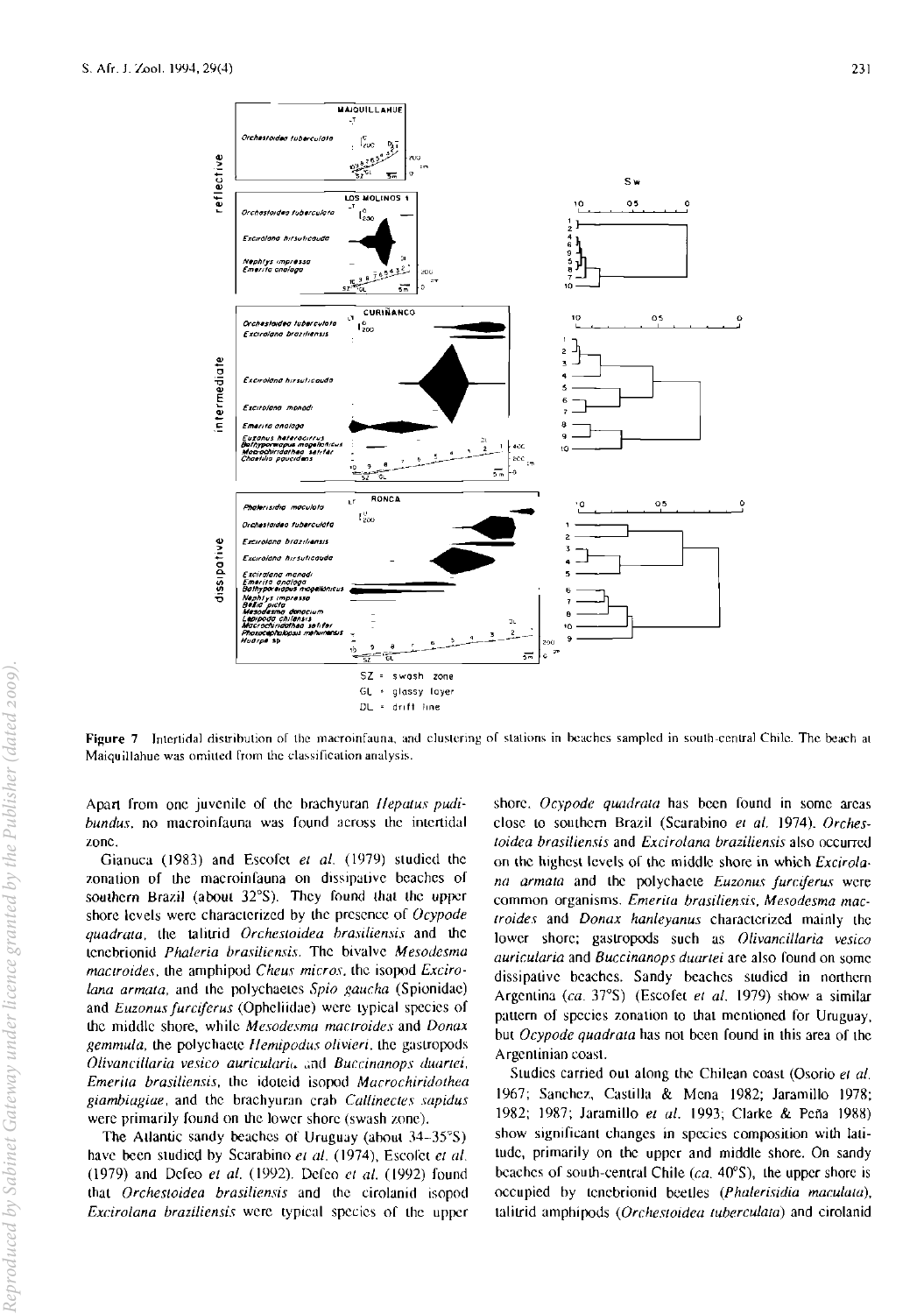

Figure 8 Intertidal distribution of the macroinfauna, and clustering of stations in beaches sampled on the Atlantic coast of Uruguay.

isopods (Excirolana braziliensis). Tenebrionid beetles, talitrid amphipods and oniscid isopods (Tylos spinulosus) occupy similar shore levels on sandy beaches of northcentral Chile (ca. 30°S). The same taxa, plus Excirolana braziliensis and ocypodid crabs, are found in similar levels on sandy beaches at Antofagasta (about 23°S, Clarke & Peña); further north (ca.  $20^{\circ}$ S), only *Phalerisidia maculata* and ocypodid crabs are found on the upper shore (Jaramillo 1987). Excirolana braziliensis, Excirolana hirsuticauda (the most abundant species) and *Excirolana monodi* occupy the mid-shore in south-central Chile. The first two isopods also occur on similar shore levels in north-central Chile, while only *Excirolana braziliensis* occupies the mid-shore in northern Chile. The anomurans *Emerita analoga*, Lepidopa chilensis and Blepharipoda spinimana, the brachyuran crab Bellia picta, the amphipods Bathyporeiapus magellanicus (Oedicerotidae), Phoxocephalopsis sp. (Haustoriidae), idoteid isopods (Chaetilia paucidens, Macrohiridothea spp.) and the polychacte Nephtys impressa typically inhabit the lower shore (swash zone) of beaches located along the Chilean coast. Spionid, opheliid and glyceriid polychaetes have also been mentioned as common inhabitants of the middle and lower shores of some Chilean beaches (Sánchez et al. 1982; Clarke & Peña 1988; Jaramillo et al. 1993).

Penchaszadeh (1971), Bocanegra, Carbajal, Oliva & Ancieta (1985), Tarazona, Arntz, Canahuire, Ayala & Robles (1985), Tarazona, Paredes & Igreda (1986) and Tarazona & Paredes (1992) studied sandy beaches in Peru (about 8-12°S). The upper shore was characterized by Ocypode gaudichaudii, Excirolana braziliensis and one species of Phaleria (Coleoptera). The middle shore was primarily occupied by Excirolana braziliensis and the polychaete Hemipodus triannulatus, although Emerita analoga and Nephtys multicirrata were also found on the lower levels of the middle shore. Emerita analoga, Donax obesulus, Mesodesma donacium, Nephtys multicirrata and Nephtys monilibranchiata, some spionid polychaetes, the brachyuran Bellia picta and the anomurans Lepidopa chilensis and Blepharipoda spinimana were typical of the lower shore (swash zone).

Based on the intertidal distribution of crustaceans inhabiting some South American beaches, Dahl (1952) proposed a zonation scheme: a subterrestrial fringe occupied by talitrid amphipods in temperate areas and ocypodid crabs at lower fatitudes, a mid-littoral, chiefly characterized by cirolanid isopods, and a sublittoral fringe, with amphipods on temperate beaches and hippid crabs in warmer areas. The zonation schemes described earlier for sandy beaches of South America are roughly similar to Dahl's zonation scheme. The coexistence of talitrid amphipods and ocypodid crabs (southern Brazil and Uruguay), the occurrence of talitrids and circlanid isopods on the upper shore, and the presence of anomuran crabs (Hippidae) on the lower shore of tropical and temperate beaches are the primary differences.

In conclusion, this study shows that crustaceans are the most diverse group on the sandy beaches of South America. Among them, the cirolanid isopods (Excirolana) are the most typical organisms, primarily on the middle shore.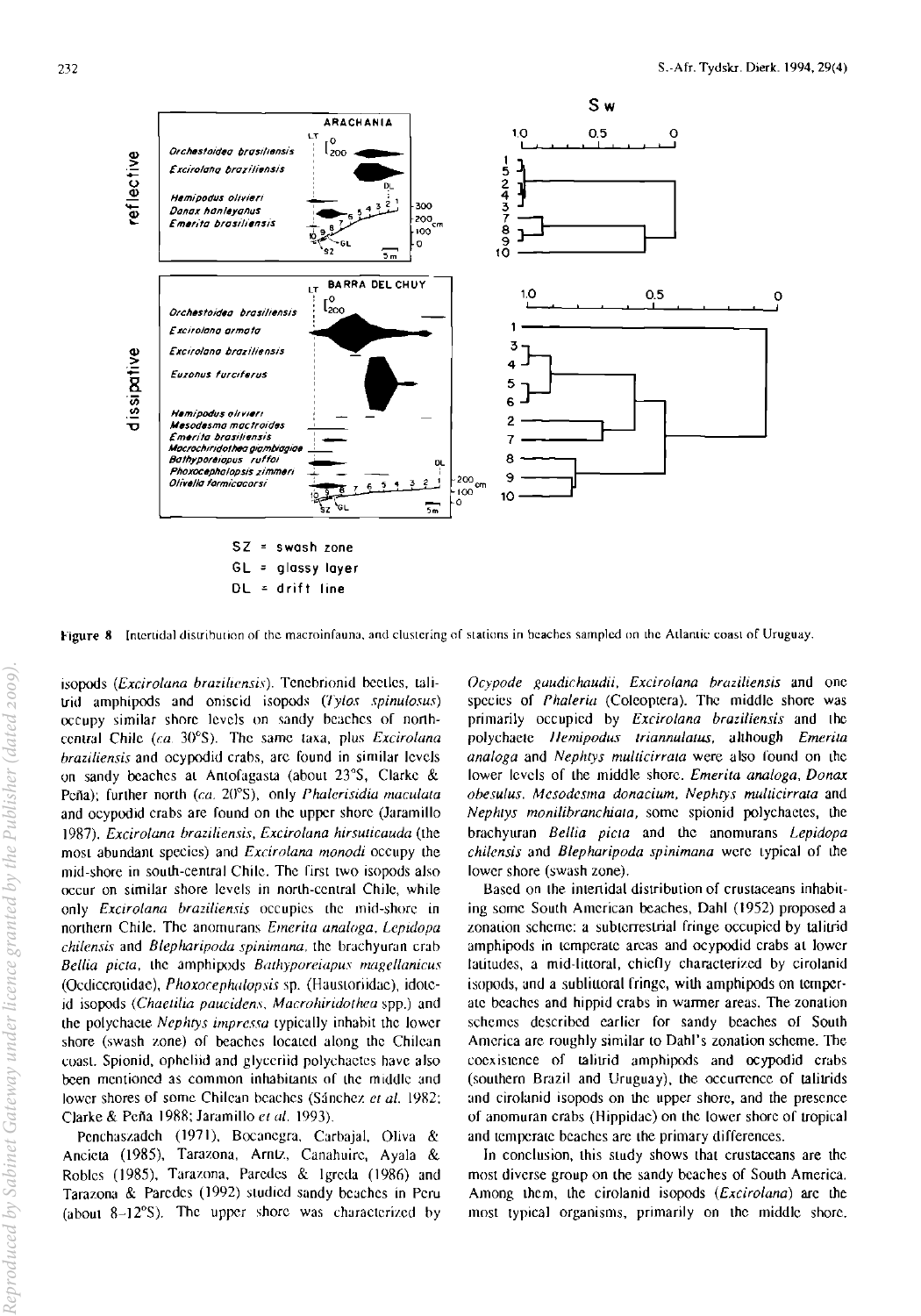Together with them, bivalves *(Mesodesma* and *Donax)* and opheliid and spionid polychaetes arc also found. In general, the upper shores of tropical and subtropical beaches arc primarily characterized by crabs (Ocypodidae), whereas this zone on temperate beaches is dominated by talitrid amphipods and cirolanid isopods. Hippid crabs, bivalves and amphipods dominate the lower beaches. With the exception of the most reflective beaches, the diversity of the macroinfauna increases from upper to lower beach levels and towards dissipative conditions. Thus. beach type variability must be taken into account when diversity patterns of the intertidal macroinfauna arc discussed (e.g. McArdle & McLachlan 1991). Large scale events, such as the periodic occurrences of El Nino might inllucncc species richness patterns along the eastern coast of South America. Tarazona et al. (1985), Arntz, Brey, Tarazona & Robles (1987) and Tarazona & Paredes (1992) have shown that EI Nino in 1976-1977 and 1982-1983 had significant effects on the species richness of sandy beaches on the coast of Peru. While *Mesodesma donacium* and *Emerita analoga* were the dominant species of the lower shore before El Niño, they disappeared or decreased dramatically in abundance on some beaches thereafter; instead *Donax obcsu/us* represented most of the biomass during and just after EI Nino. Furthermore, the decrease in the abundance of bivalves which occurred during El Niño 1982-1983 allowed for the invasion of macroinfaunal species not prescnt before; for example, spionid polychaetes (Dispio and Scololepis) became members of the lower shore during that period. Clarke & Pena (1988) mentioned that *Ocypode gaudichaudii*  (typically found further north) was seen on the upper shore of a sandy beach of Antofagasta (north of Chile) during and after the EI Nino 1982-1983. Clearly, -more research is needed to elucidate the role of meso- (variability in beach morphodynamics) and macro-scale (e.g. El Niño) events, as well as the influence of sampling strategies on the faunal diversity patterns recorded for the sandy beaches of South America and elsewhere.

#### Acknowledgements

1 would like 10 thank Marcia Gonzalez. Sandra Silva and Pedro Quijón (Instituto de Zoología, Universidad Austral de Chile) for assistance with the preparation of figures and data analyses. Also the students and assistants of the Marine Ecology course carried out in Montevideo in December 1992, for their assistance with sampling two Atlantic sandy beaches and for sorting macroinfaunal specimens; CONI-CYT (Chile) (FONDECYT research project 92/191) and Universidad Austral de Chile (DID project 592/36) for the financial support of this study; and A. McLachlan for providing facilities at the Zoology Department, University 01 Port Elizabeth, where this paper was wrillen. I also thank A. McLachlan for criticisms of an earlier draft of this manuscript and G. Rossouw (Zoology Department, University of Port Elizabeth) for writing the Afrikaans abstract. The following institutions arc thanked for financial support to attend the Zoological Society of Southern Africa Symposium on 'Biodiversity: The Way Forward?' (Pretoria, July 1993); the South African Nature Foundation for a grant to A. McLachlan for research on sand mussels; the Zoological Society of Southern Africa, CONICYT (FONDECYT research project 92/191) and Universidad Austral de Chile.

# References

- ARNTL, W., BREY, T., TARAZONA, 1. & ROBLES, A. 1987. Changes in the structure of a shallow sandy-beach community in Peru Juring an El Nino event. S. *Afr.* 1. *mar. Sci. 5:*  645-658.
- BALECH, E. 1954. División zoogeográfica del litoral Sudamericano. *Revla. Bioi. Mar.* (Valparaiso, Chile) 4: 184-195.
- BOCANEGRA, c., CARBAJAL, W., OLIVA, J. & ANCIETA, H. 1985. Estructura de la comunidad de macroinvertcbrados bentónicos en las playas arenosas de Trujillo, An. I Cong. *Nac. Biol. Pesq.* (Trujillo, Perú): 213-218.
- CLARKE, M. & PENA, R. 1988. Zonación de la macroinfauna en una playa de arena del norte de Chile. *Estud. Oceanol.* 7: 17-31.
- DAHL, E. 1952. Some aspects of the ecology and zonation of the rauna on sandy beaches. *Oikos* 4: 1-27.
- DEFEO, O., JARAMILLO, E. & LYONNET, A. 1992. Community structure and zonation of the macroinfauna on the Atlantic coast of Uruguay. J. Coast. Res. 8: 830-839.
- DEXTER, D.M. 1974. Sandy beach fauna of the Pacific and Atlantic coasts of Costa Rica and Colombia. *Rev. Biol. Trop.* 22: 51-66.
- DEXTER, D.M. 1983. Community structure of intertidal sandy beaches in New South Wales, Australia. In: Sandy Beaches as Ecosystems, (cds) A. McLachlan & T. Erasmus. W. Junk Publishers, The Hague, The Netherlands, pp. 461-472.
- DEXTER. D.M. 1988. The sandy beach fauna of Portugal. *Arq. Mus. Bocage NS.* I: 101-110.
- DYE, A.H., McLACHLAN, A. & WOOLDRIDGE, T. 1981. The ecology or sandy beaches in Natal. South Africa. *S. Afr. 1.*  Zool. 16: 200-209.
- EMERY, K.O. 1938. Rapid method or mechanical analysis or sands. 1. *Sedimen. Pelrol.* 8: 105-111.
- EMERY, K.O. 1961. A simple method of measuring beach profiles. *Limnol. Oceanogr.* 6: 90-93.
- ESCOFET, A., GIANUCA, N., MA YTIA, S. & SCARA V1NO. V. 1979. Playas arenosas del Atlantico Sudoccidental entre los 29° y *43<sup>c</sup>*LS.: consideraciones generales y esquema bioceno-16gico. *UNESCO Sem.,* Montevideo. Uruguay, pp. 245-258.
- GAULD, D.T. & BUCHANAN, J.B. 1956. The rauna or sandy beaches in the Gold Coast. Oikos 7: 293-307.
- GIANUCA, N. 1983. A preliminary account of the ecology of sandy beaches in southern Brazil. In: Sandy Beaches as Ecosystems. (cds) A. McLachlan & T. Erasmus. W. Junk Publishers, The Hague, The Netherlands. pp. 413-419.
- GIBBS, R.J., MATHEWS, M.D. & LINK, D.A. 1971. The relationship between spherc size and settling velocity. J. *Sedimen. Pelrol.* 41: 7-18.
- JARAMILLO, E. 1978. Zonación y estructura de la comunidad macrofaunística en playas de arena del sur de Chile (Mehuín, Valdivia). *Slud. Neolrop. Fauna Environ.* 13: 71-92.
- JARAMILLO. E. 1982. Taxonomy. natural history and zoogeography of sand beach isopods from the coast of southern Chile. *Slud. Neolrop. Fauna Environ.* 17; 175-194.
- JARAMILLO, E. 1987. Sandy beach macroinfauna from the Chilean coast: zonation patterns and zoogeography. *Vie el Milieu* 37: 165-174.